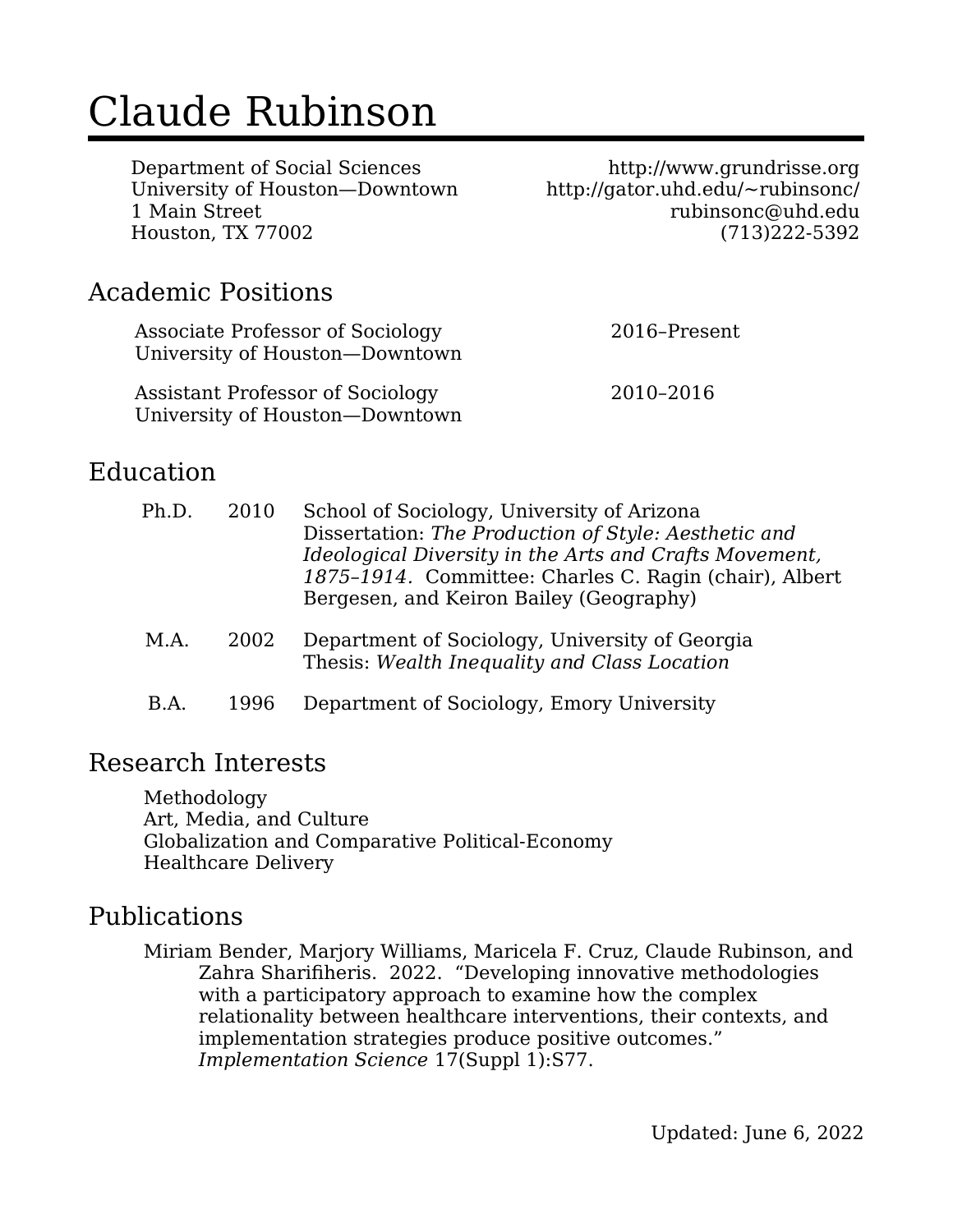- Rubinson, Claude, Migara Jayawardena, Ryan Watkins, Joy Butscher, and Noureddine Berrah. 2022. *Qualitative Comparative Analysis: Exploring Causal Links for Scaling Up Investments in Renewable Energy.* IEG Methods and Evaluation Capacity Development Working Paper Series. Independent Evaluation Group. Washington, DC: World Bank.
- Bender, Miriam, Marjory Williams, Maricela F. Cruz, and Claude Rubinson. 2021. "A study protocol to evaluate the implementation and effectiveness of the Clinical Nurse Leader Care Model in improving quality and safety outcomes." *Nursing Open* 8(6): 3688–3696. DOI: 10.1002/nop2.910
- Rubinson, Claude. 2019. "Presenting Qualitative Comparative Analysis: Notation, Tabular Layout, and Visualization." *Methodological Innovations.* DOI: 10.1177/2059799119862110
- Rubinson, Claude, Lasse Gerrits, Roel Rutten, and Thomas Greckhamer. 2019. "Avoiding Common Errors in QCA: A Short Guide for New Practitioners." *COMPASSS Research Network*.
- Holtrop, Jodi Summers, Tristen Hall, Claude Rubinson, L. Miriam Dickinson, and Russell Glasgow. 2017. "What Makes for Successful Registry Implementation: A Qualitative Comparative Analysis." *Journal of the American Board of Family Medicine* 30(5): 657–665.
- Rubinson, Claude and John Mueller. 2016. "Whatever Happened to Drama? A Configurational-Comparative Analysis of Genre Trajectory in American Cinema, 1946–2013." *The Sociological Quarterly*  57(4):597–627*.*
- Rubinson, Claude. 2014. "Ontological Considerations when Modeling Missing Data with Relational Databases." *Social Science Computer Review* 32(6):769–780.
- Rubinson, Claude. 2013. "Contradictions in fsQCA." *Quality & Quantity* 47(5):2847–2867.
- Ragin, Charles C. and Claude Rubinson. 2011. "Comparative Methods." *International Encyclopedia of Political Science*, edited by Bertrand Badie, Dirk Berg-Schlosser, and Leonardo Morlino. London: Sage.
- Svevo-Cianci, Kimberly A., Stuart Hart, and Claude Rubinson. 2010. "Protecting Children from Violence and Maltreatment: A Qualitative Comparative Analysis of 42 Countries to Assess the Efficacy of U.N. CRC Article 19." *Child Abuse & Neglect: The International Journal* 34(1):45–56.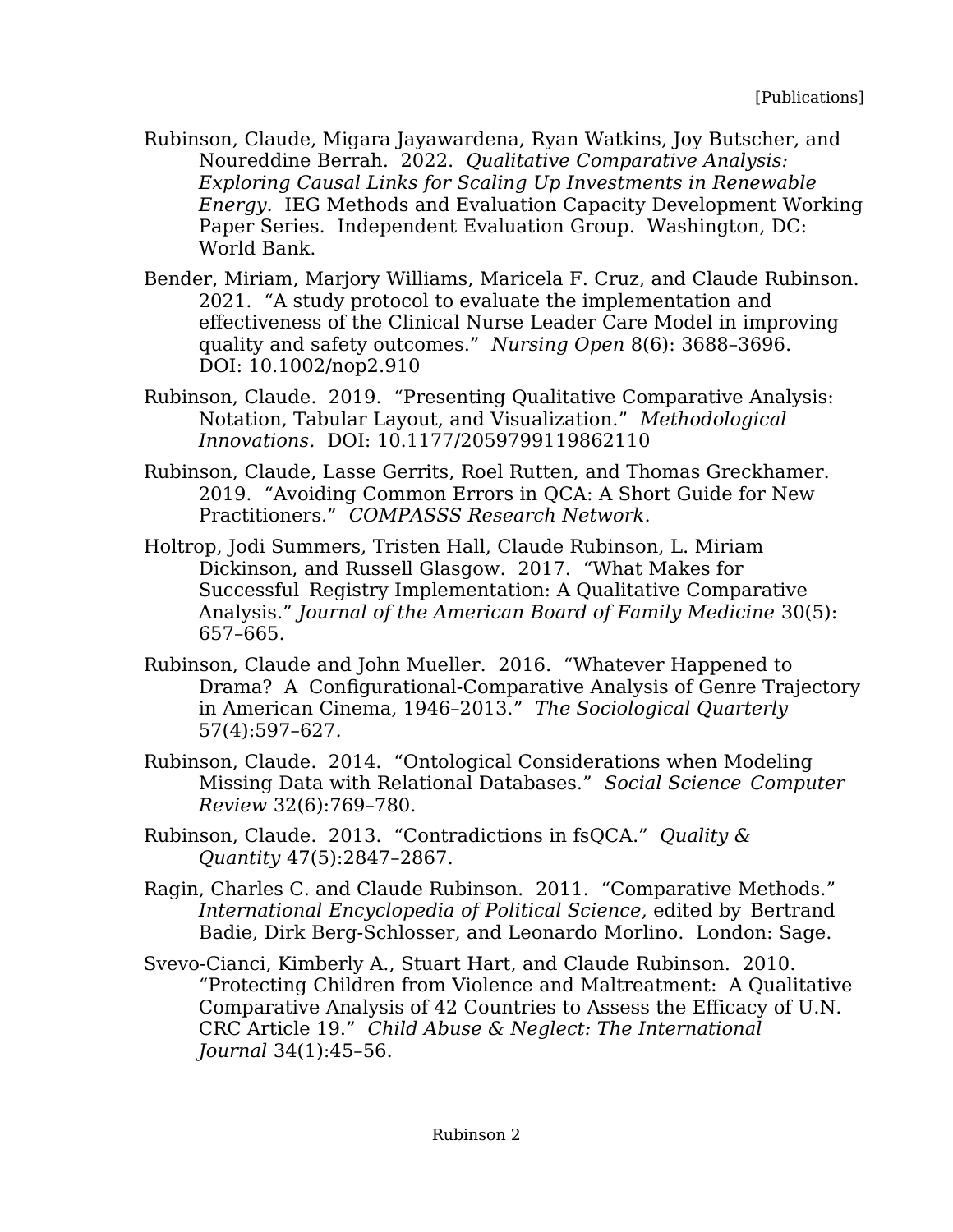- Franzosi, Roberto and Claude Rubinson. 2009. "Question and Answer (How do you go from QNA to QCA?)" Pp. 137–140 in *Quantitative Narrative Analysis* by Roberto Franzosi. London: Sage.
- Ragin, Charles C. and Claude Rubinson. 2009. "The Distinctiveness of Comparative Research." *The SAGE Handbook of Comparative Politics*, edited by Todd Landman and Neil Robinson. London: Sage.
- Rubinson, Claude. 2007. "Nulls, Three-Valued Logic, and Ambiguity in SQL: Critiquing Date's Critique." *SIGMOD Record* 36(4): 13–17.
- Rubinson, Claude and Charles C. Ragin. 2007. "New Methods for Comparative Research?" *Capitalisms Compared (Comparative Social Research, volume 24)*, edited by Lars Mjøset and Tommy H. Clausen. Oxford: Elsevier.

## Current Funded Research

- 2020–24 *Spread of Safety Interventions: Planning for Context* PI: Kathleen Walsh, Boston Children's Hospital Funding agency: AHRQ HSQR (R18 HS027401-01A1) \$1,599,414 (Total direct costs: \$1,105,280) Role: Methodologist
- 2020–22 *Organizing Nursing to Improve Care Quality and Safety: A Hybrid Implementation-Effectiveness Study* PI: Miriam Bender, Sue & Bill Gross School of Nursing, University of California, Irvine. Funding agency: AHRQ HSQR (R01 HS027181-01A1) \$1,174,291 (Total direct costs: \$744,738) Role: Methodologist

## Previously Funded Research

2018–21 *Primary Care Physician-Staff Dyads ("Teamlets"): A Simple, Efficient Means to Improve Healthcare Quality and Decrease Cost?* P.I.: Lawrence P. Casalino, Weill Medical College, Cornell University. Funding agency: AHRQ HEOR (R01 HS025716-01) \$1,142,559 (Total direct costs: \$674,076) Role: Methodologist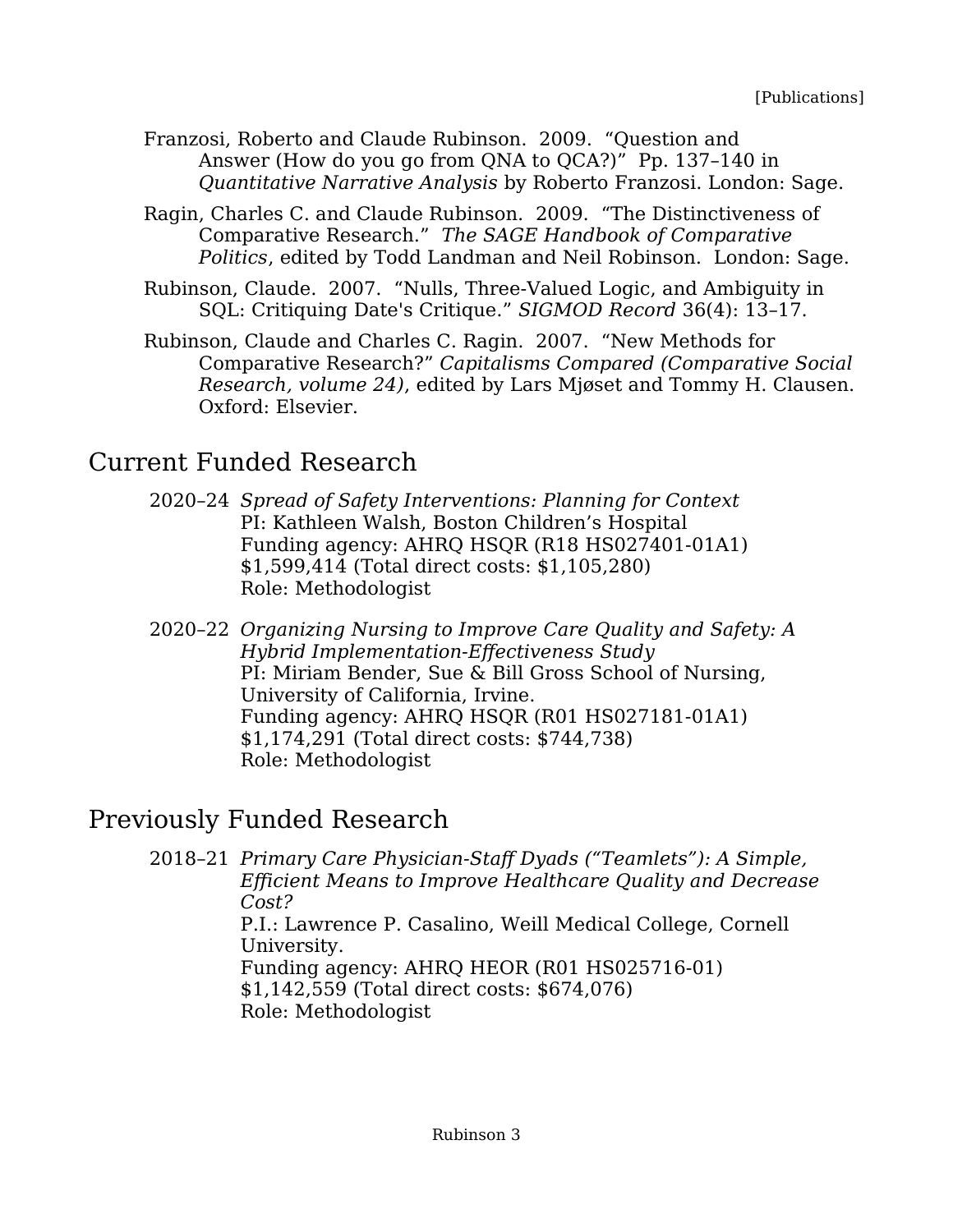2015–17 *Reduction of Nephrotoxic Medication-Associated Acute Kidney Injury in Children* P.I.: Stuart L. Goldstein, Cincinnati Children's Medical Hospital Funding agency: AHRQ (HSQR) (R18 HS023763-01) \$1,497,181 (Total direct costs: \$880,135) Role: Methodologist

#### Software

Rubinson, Claude and Christopher Reichert. *libfsqca, acq, and Kirq.* Crossplatform software for conducting crisp- and fuzzy-set QCA. Implements routines from Ragin's *The Comparative Method* (1987) and *Redesigning Social Inquiry* (2008). Available at [http://grundrisse.org/qca/.](http://grundrisse.org/qca/)

Rubinson, Claude. *galois*. Galois lattice construction, using Graphviz DOT language. Available at http://grundrisse.org/qca/download/.

## Workshops and Short Courses

- Claude Rubinson. "Introduction to Qualitative Comparative Analysis." Workshop to be delivered at the 101st Meeting of the Southwestern Social Science Association, April 20–23, 2022. San Antonio, TX.
- Rubinson, Claude. December 7, 2021. *Qualitative Comparative Analysis: A Cross-Disciplinary Methodology for Analyzing System Complexity.* Universitas Sebelas Maret, Faculty of Engineering. Surakarta, Central Java, Indonesia.
- Dul, Jan and Claude Rubinson. January 26, 2021. *NCA and QCA Specialized Webinar.* Rotterdam School of Management, Erasmus University Rotterdam: Rotterdam, Netherlands.
- Rubinson, Claude. May 22, 2019. "Visualization Options for QCA." *QCA Doctoral Courses, 2nd International QCA Summer Workshops.* Antwerp Management School: Antwerp, Belgium.
- Rubinson, Claude. April 25, 2018. "Qualitative Comparative Analysis in Practice: Why, When, and How?" University of Colorado School of Medicine, Adult and Child Consortium for Health Outcomes Research and Delivery Science. Aurora, CO.
- Rubinson, Claude. April 25, 2018. "Qualitative Comparative Analysis for Medical and Health Services Research: An Introduction." University of Colorado School of Medicine, Adult and Child Consortium for Health Outcomes Research and Delivery Science. Aurora, CO.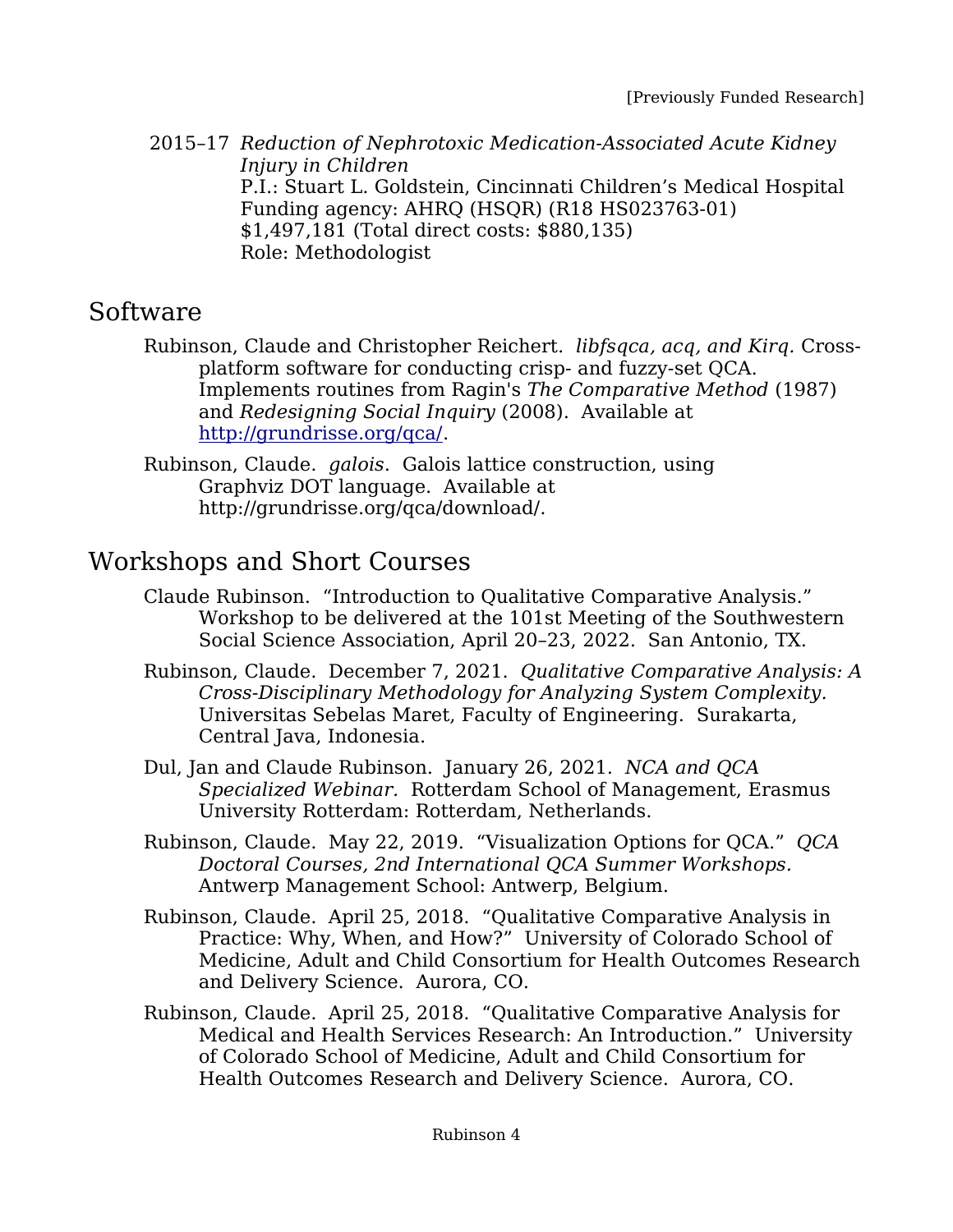- Rubinson, Claude. January 4–6, 2018. "Qualitative Comparative Analysis." *Arizona Methods Workshops*. School of Sociology, University of Arizona: Tucson, AZ.
- Rubinson, Claude. April 14, 2017. "Methodology Workshop on Qualitative Comparative Analysis." *96th Annual Meeting of the Southwestern Social Science Association*. Austin, TX.
- Rubinson, Claude. January 7-9, 2016. "Qualitative Comparative Analysis." *Arizona Methods Workshops.* School of Sociology, University of Arizona: Tucson, AZ.
- Rubinson, Claude. September 9, 2015. "Qualitative Comparative Analysis." *Social Problems Student Advisory Board Professional Development Webinar Series.* University of Houston: Houston, TX.
- Rubinson, Claude. April 10, 2015. "Methodology Workshop: Qualitative Comparative Analysis." *95th Annual Meeting of the Southwestern Social Science Association*. Denver, CO.
- Rubinson, Claude. January 8–10, 2015. "Qualitative Comparative Analysis." *Arizona Methods Workshops*. School of Sociology, University of Arizona: Tucson, AZ.
- Rubinson, Claude. January 9–11, 2014. "Qualitative Comparative Analysis." *Arizona Methods Workshops*. School of Sociology, University of Arizona: Tucson, AZ.
- Rubinson, Claude. April 25, 2013. "Methodology Workshop on Qualitative Comparative Analysis." *76th Annual Meeting of the Southern Sociological Society.* Atlanta, GA.
- Rubinson, Claude. April 12, 2013. "Methodology Workshop on Qualitative Comparative Analysis." *55th Annual Conference of the Western Social Science Association.* Denver, CO.
- Rubinson, Claude. February 2, 2012. "Qualitative Comparative Analysis for Medical Research." The University of Texas Health Sciences Center at Houston: Houston, TX.
- Rubinson, Claude. September 28, 2011. "Introduction to Relational Databases, Part 2: How?" Houston Linux Users Group: Houston, TX.
- Rubinson, Claude. September 21, 2011. "Introduction to Relational Databases, Part 1: Why?" Houston Linux Users Group: Houston, TX.
- Rubinson, Claude. May 17–18, 2011. "Qualitative Comparative Analysis." Emory University: Atlanta, GA.
- Rubinson, Claude. October 19, 2009. "Using Relational Databases and SQL for Social Scientific Research: Theory and Practice." University of Arizona: Tucson, AZ.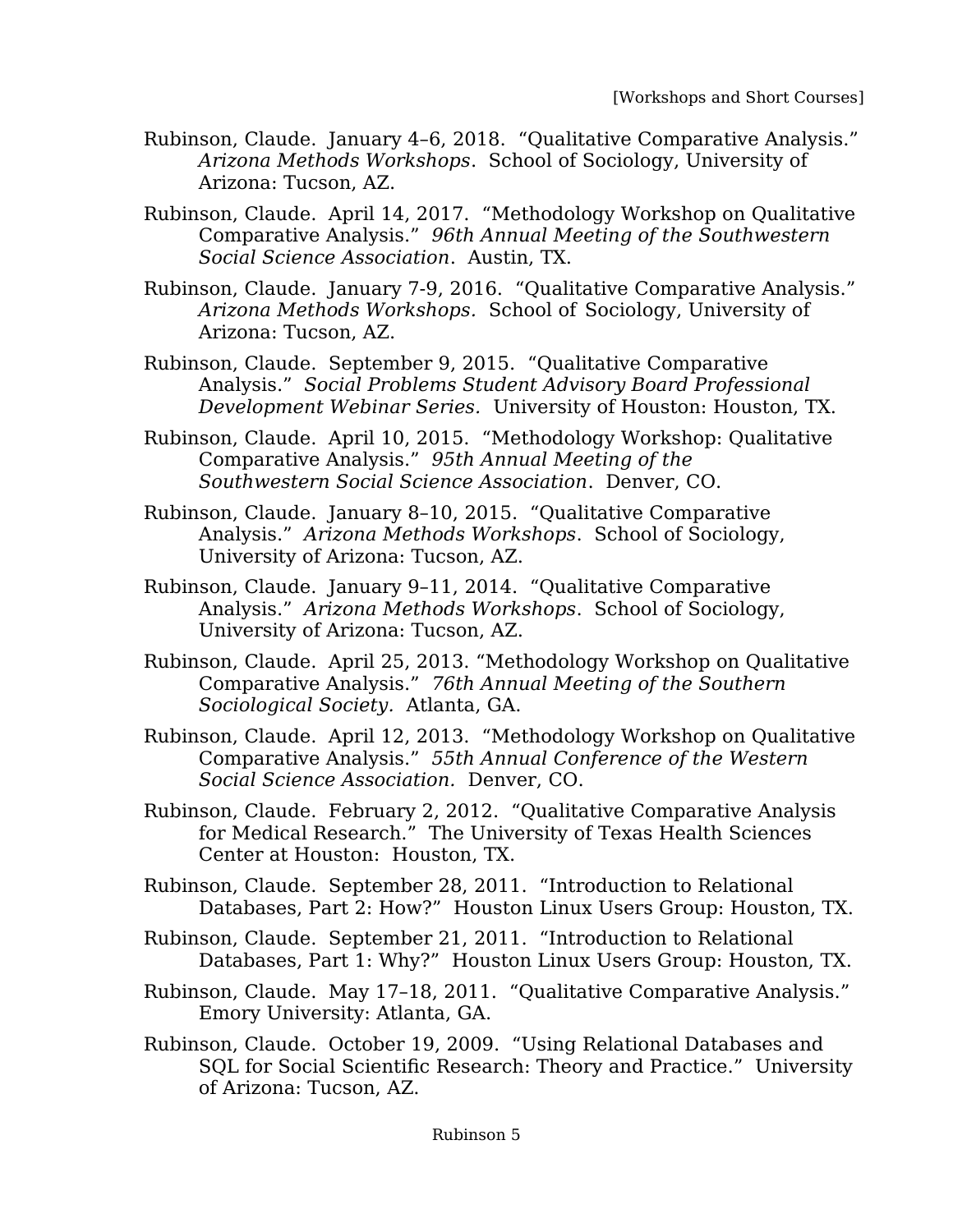### Presentations

Claude Rubinson and Elizabeth Lewis. "Commensuration of Visual Art: The Case of the Prairie Home." Presentation to be delivered at the 101st Meeting of the Southwestern Social Science Association, April 20–23, 2022. San Antonio, TX.

Claude Rubinson and Jan Dul. December 16, 2021. "NCA-guided QCA: Strengthening QCA with NCA." *9 th International QCA Expert Workshop*. ETH Zürich, Zürich, Switzerland.

Claude Rubinson and Roel Rutten. December 16, 2021. "Concepts before Numbers: Teaching Effective Calibration Practices for QCA." *5 th International QCA Paper Development Workshop*. ETH Zürich, Zürich, Switzerland.

- Miriam Bender, Marjory Williams, Maricela F. Cruz, Claude Rubinson, and Zahra Sharifiheris. December 12, 2021. "Developing innovative methodologies with a participatory approach to examine how the complex relationality between healthcare interventions, their contexts, and implementation strategies produce positive outcomes." *14th Annual Conference on the Science of Dissemination and Implementation.* National Institutes of Health and AcademyHealth.
- Rubinson, Claude. February 26, 2021. "Introduction to Qualitative Comparative Analysis: A Methodology for Studying Similarities and Differences." Haskayne School of Business, University of Calgary, Calgary, Alberta.
- Rutten, Roel and Claude Rubinson. November 23, 2020. "Ontology and Epistemology of Calibration and Measurement: What the @!?&# do 0.0, 0.5, and 1.0 Actually Mean?" *8th International QCA Expert Workshop.* ETH Zürich, Zürich, Switzerland.
- Rubinson, Claude. November 7, 2019. "Rediscovering Ousterhout's Dichotomy in the 21st Century while Developing and Deploying Software for Set-Theoretic Empirical Analysis: From R to Python/Qt to OCaml and Tcl/Tk." *26th Annual Tcl/Tk Conference*. Houston, TX.
- Rubinson, Claude. October 29, 2019. "Introduction to the UNIX Environment: Computing as Praxis." *ACM-UHD*. University of Houston—Downtown, Houston, TX.
- Rubinson, Claude. October 3, 2019. "Introduction to Qualitative Comparative Analysis: A Methodology for Studying Similarities and Differences." *Social Sciences Lecture Series*. Department of Social Sciences, University of Houston—Downtown, Houston, TX.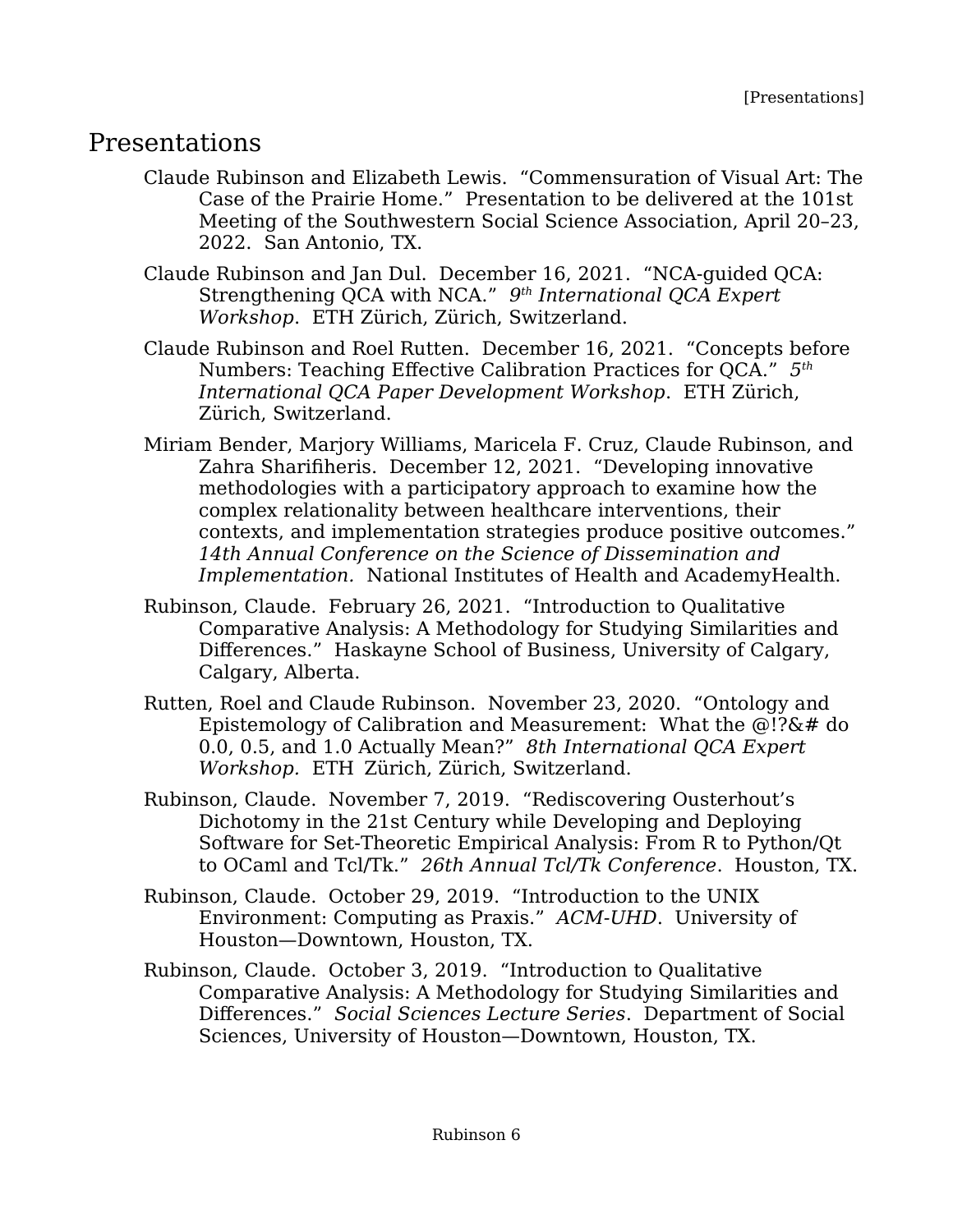- Rubinson, Claude. November 28, 2018. "Contextual Factors Affecting the Success of a Medication Safety Intervention to Decrease Acute Kidney Injury." *6th International QCA Expert Workshop*. ETH Zürich, Zürich, Switzerland.
- Rubinson, Claude. November 27, 2018. "Overview of QCA Software & Recent Developments with Kirq." *2nd International QCA Paper Development Workshop.* ETH Zürich, Zürich, Switzerland.
- Rubinson, Claude. November, 14, 2018 . "Symbolic Boolean Computation and Set-Theoretic Empirical Research in OCaml." *Houston Functional Programmers*, Houston, TX.
- Rubinson, Claude. May 29, 2018. "Introduction to Kirq." *International QCA Summer Workshop 2018.* University of Wuppertal, Wuppertal, Germany.
- Rubinson, Claude. December 12, 2017. "Approaching QCA: Software as Wayfinding." *1st International QCA Young Researchers Workshop.* ETH Zürich, Zürich, Switzerland.
- Rubinson, Claude. May 17, 2017. "From R to Python to OCaml: Set-Theoretic Analysis for the (Social) Sciences." *Houston Functional Programmers.* Houston, TX.
- Rubinson, Claude. April 13, 2017. "Diversification and Concentration of U.S. Film Genre Configurations, 1946–2013." *96th Annual Meeting of the Southwestern Social Science Association.* Austin, TX.
- Rubinson, Claude. December 7, 2016. "Visualizing QCA." *4th International QCA Experts Workshop*. University of Zürich, Zürich, Switzerland.
- Rubinson, Claude. October 13, 2015. "Saving Mothers, Giving Life." *SMGL QCA Workshop.* Washington, D.C.
- Rubinson, Claude. April 9, 2015. "The Development of New Artistic Paradigms: The Case of Cubism." *95th Annual Meeting of the Southwestern Social Science Association.* Denver, CO.
- Rubinson, Claude. November 24, 2014. "The Development of New Artistic Paradigms: The Case of Cubism." *CHSS Junior Faculty Symposium.* University of Houston—Downtown: Houston, TX.
- Rubinson, Claude. November 6, 2014. Discussant. "QCA and Process-Tracing." *2nd International QCA Expert Workshop.* ETH Zürich, Zürich, Switzerland.
- Rubinson, Claude. November 5, 2014. "The Effects of Sampling and Sample Sizes on Counterfactual Analysis in QCA." *2nd International QCA Expert Workshop*. ETH Zürich, Zürich, Switzerland.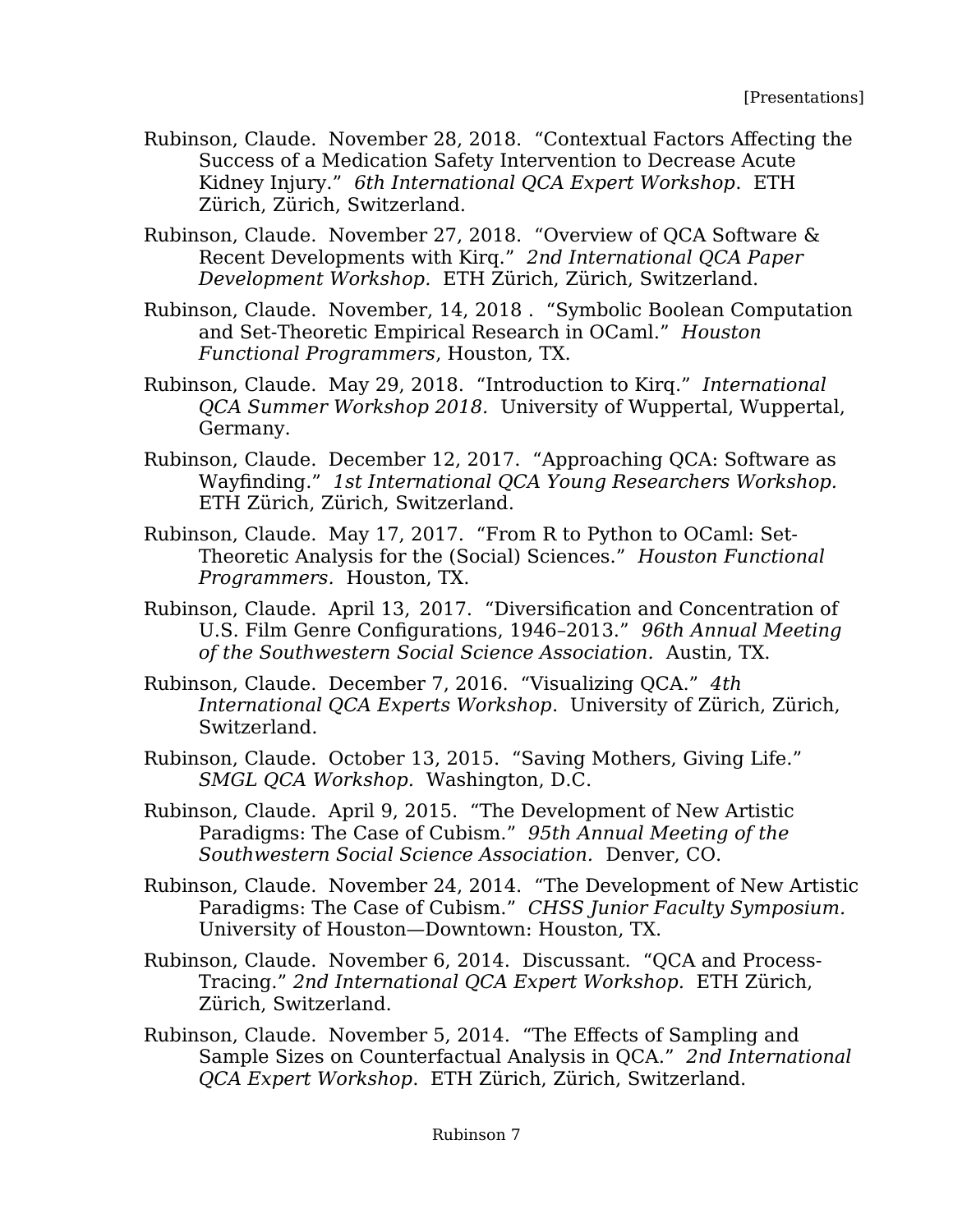- Rubinson, Claude. October 5, 2014. "Conducting and Visualizing Set-Theoretical Social Research with Python." *PyTexas.* Texas A&M University, College Station, TX.
- Rubinson, Claude. August 28, 2014. Discussant. "Methodological Innovations in Qualitative Comparative Analysis (QCA)." *110th Annual Meeting of the American Political Science Association.*  Washington, DC.
- Rubinson, Claude. March 18, 2014. "Developing and Distributing Cross-Platform Software with PyInstaller." Invited presentation delivered at *PyHou—Houston Python Enthusiasts.* Houston, TX.
- Rubinson, Claude. April 27, 2013. "'...and Starring Jerry Bruckheimer as Picasso': The Cubist Revival in Twenty-first Century Television Programming." *76th Annual Meeting of the Southern Sociological Society*. Atlanta, GA.
- Rubinson, Claude. April 11, 2013. "On the Emergence and Diffusion of Cultural Innovations: The Cubist Aesthetic in Twenty-first Century Television Programming." *55th Annual Conference of the Western Social Science Association*. Denver, CO.
- Rubinson, Claude. March 19, 2013. "Constructing *Kirq*, software for conducting set-theoretic social research using Qualitative Comparative Analysis: A software development travelogue." Invited presentation delivered at *PyHou—Houston Python Enthusiasts.* Houston, TX.
- Rubinson, Claude. September 8, 2012. "'...and Starring Jerry Bruckheimer as Picasso': The Cubist Revival in Twenty-first Century Television Programming." *7th Conference of the European Research Network Sociology of the Arts*. Universität für Musik und darstellende Kunst Wien, Vienna, Austria.
- Rubinson, Claude. August 19, 2012. "From Splendour to Simplicity: Explaining the Aesthetic and Ideological Diversity of the Arts and Crafts Movement." *107th Annual Meeting of the American Sociological Association.* Denver, CO.
- Rubinson, Claude. April 12, 2012. "'...and Starring Jerry Bruckheimer as Picasso': The Cubist Revival in Twenty-first Century Television Programming." *54th Annual Conference of the Western Social Science Association.* Houston, TX.
- Rubinson, Claude. August 8, 2009. "The Rise of Geometric Style: The Case of the Arts and Crafts Movement, 1875–1914." *104th Annual Meeting of the American Sociological Association.* San Francisco, CA.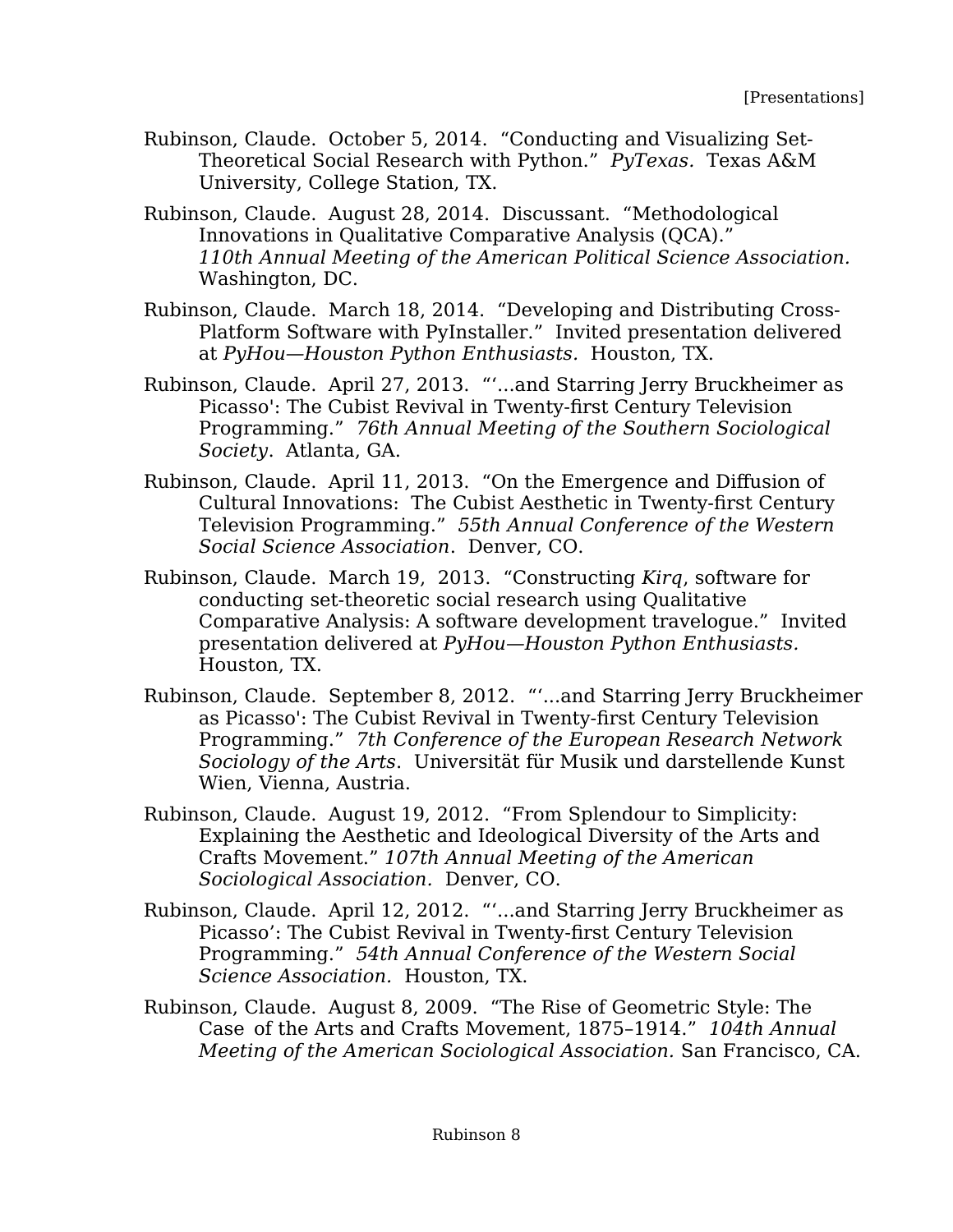- Rubinson, Claude. January 21, 2009. "Political-Economic versus Cultural Accounts of Changing Artistic Style: The Case of the Arts and Crafts Movement." *Social Inequality Workshop*. Department of Sociology, University of Arizona, Tucson, AZ.
- Rubinson, Claude. November 5, 2008. "Explaining the Rise of Geometric Style: A World-Systems Analysis of Aesthetic Transformation within the Arts and Crafts Movement, 1875–1914." *Arts, Culture, and the Public Sphere: Expressive and Instrumental Values in Economic and Sociological Perspectives (5th Conference of the European Research Network Sociology of the Arts)*. Università Iuav di Venezia, Venice, Italy.
- Rubinson, Claude. April 11, 2008. "Toward a Globological Theory of Style: A Framework for Studying the Relationship between World-Systemic Transformation and Aesthetic Variation." *New Directions in Critical Theory*. University of Arizona, Tucson, AZ.
- Rubinson, Claude. February 27, 2006. "Transnational Corporate Penetration and Income Inequality, 1980–2000: Does PEN Still Matter?" *Social Inequality Workshop*.Department of Sociology, University of Arizona, Tucson, AZ.
- Rubinson, Claude. October 4, 2003. "AAR 2002—2003 Survey of Graduate Programs in Religion and Theology." *Forum on AAR 2002–2003 Surveys of Religion and Theology Programs.* American Academy of Religion, Emory University, Atlanta, GA.

## Grants and Awards

- 2019 "Using Qualitative Comparative Analysis to Analyze Experimental Data: Understanding the Conditions that Shape the Decision of Structurally Disadvantaged Individuals to Remain in or Leave their Social Networks." \$8,295. Organized Research and Creative Activities Award. University of Houston—Downtown.
- 2018 "Modeling Missing Data in Qualitative Comparative Analysis and Set-Theoretic Research." \$4,064. Organized Research and Creative Activities Award. University of Houston—Downtown.
- 2017 "Web Application for Visualizing Qualitative Comparative Analysis and Set-Theoretic Research." \$4,064. Organized Research and Creative Activities Award. University of Houston—Downtown.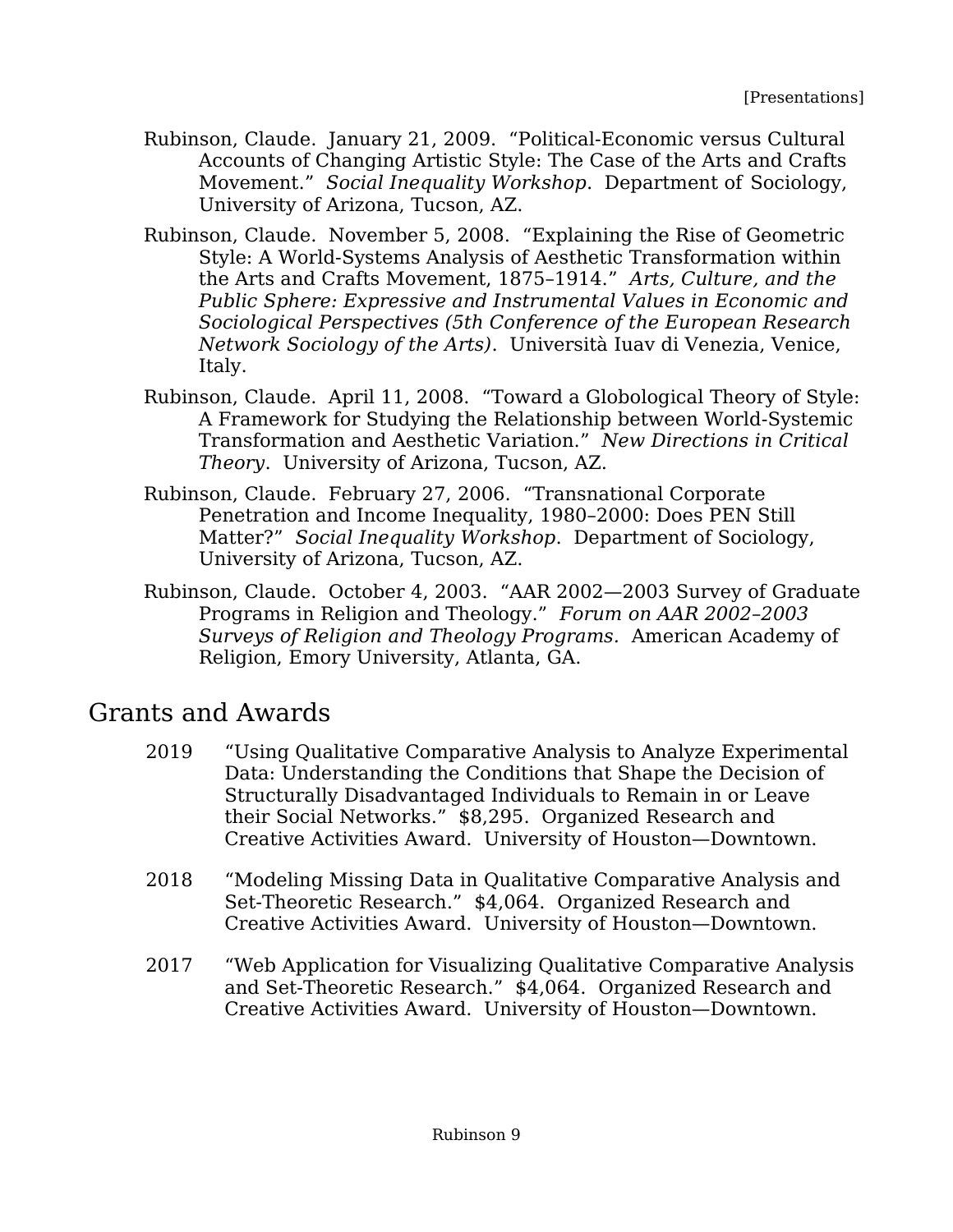- 2017 Award to attend the *5th International QCA Expert Workshop* at ETH Zürich. ETH Zürich, under a grant from the Swiss National Science Foundation.
- 2015 "UHD Social Sciences Lecture Series." \$4,902.50. Faculty Development Grant. University of Houston—Downtown.
- 2014 Award to attend the *2nd International QCA Expert Workshop* at the University of Zürich. 2,040 CHF to cover travel, accommodations, and meals. University of Zürich, under a grant from the Swiss National Science Foundation.
- 2014 "Explaining the Emergence and Diffusion of Cubist Television Aesthetics, 1996-2014." \$7,550. Organized Research and Creative Activities Award. University of Houston—Downtown.
- 2014 "Adding Graphing Capability to the PSPP Statistical Software Program." \$2,100. Faculty Development Program Award. University of Houston—Downtown.
- 2013 "*Kirq*: Software for Qualitative Comparative Analysis." \$1,400. Professional Development Grant. University of Houston— Downtown.
- 2012 "Explaining the Emergence and Diffusion of Cubist Television Aesthetics, 1996–2007." \$4,000. Organized Research and Creative Activities Award. University of Houston—Downtown.
- 2012 "*Kirq*: Software for Qualitative Comparative Analysis." \$3,700. Professional Development Grant. University of Houston— Downtown.
- 2011 "*Kirq*: Software for Qualitative Comparative Analysis." \$3,167. Professional Development Grant. University of Houston— Downtown.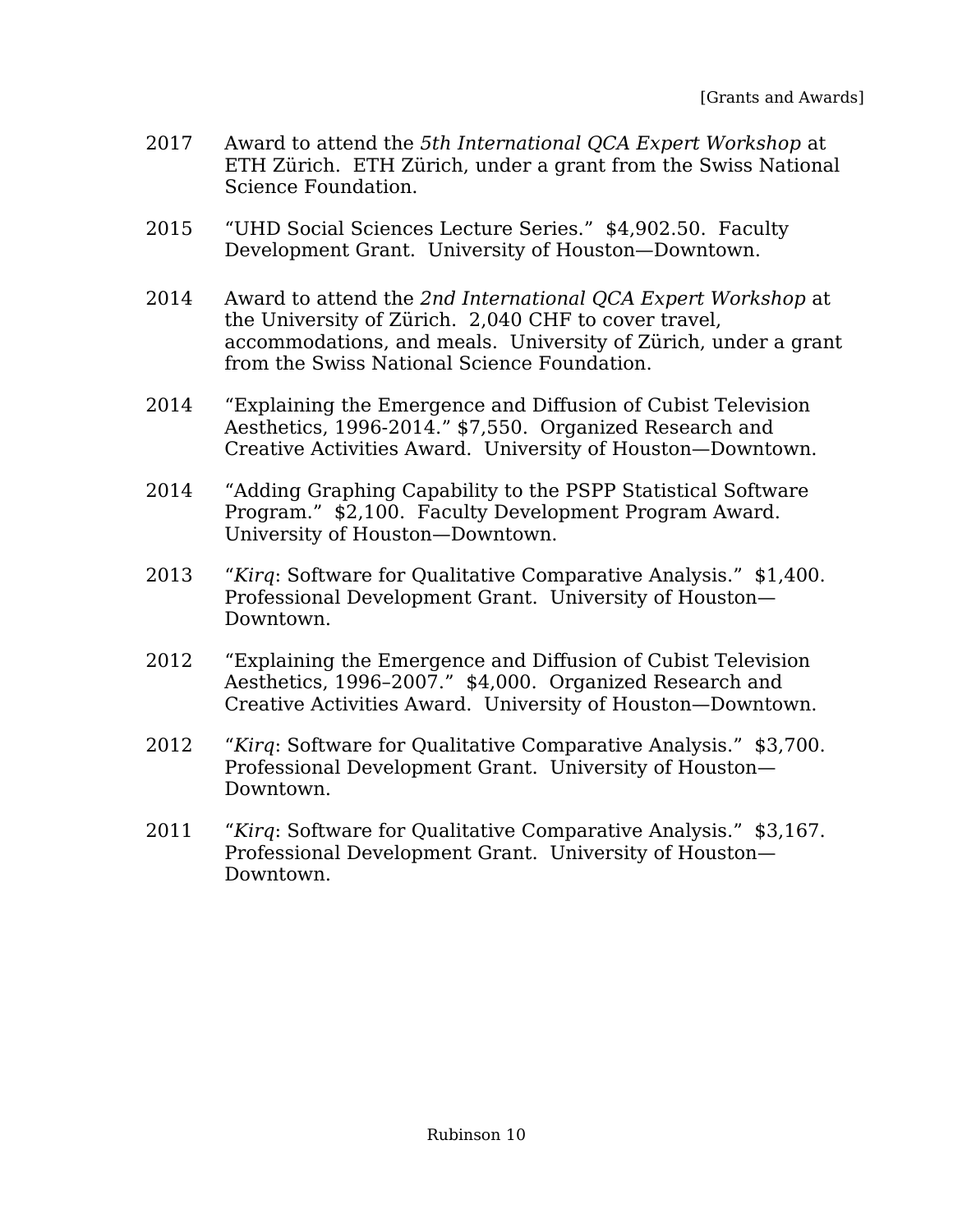## Professional Activities and Service

#### *Service to the Discipline*

|                                               | 2021-Present Co-organizer, Annual QCA Conference of the Americas                                                 |  |
|-----------------------------------------------|------------------------------------------------------------------------------------------------------------------|--|
| 2016-Present                                  | System Administrator and Webmaster, COMPASSS<br>Website.                                                         |  |
| 2014-Present                                  | Co-director, COMPASSS Research Network.                                                                          |  |
| 2014-2021                                     | Managing Editor, COMPASSS Working Papers Series.                                                                 |  |
| 2018                                          | Ph.D. Examiner, Harvard University, School of Public<br>Health                                                   |  |
| 2018                                          | Dissertation Proposal Examiner, University of Toronto,<br>Institute of Health Policy, Management, and Evaluation |  |
| 2015                                          | Ph.D. Examiner, University of Tasmania, School of Health<br><b>Sciences</b>                                      |  |
| 2012-13                                       | Member, COMPASSS Advisory Board.                                                                                 |  |
| $2012 - 13$                                   | Member, COMPASSS Working Papers Series Editorial<br>Committee.                                                   |  |
| Service to the University of Houston-Downtown |                                                                                                                  |  |
| 2022                                          | Member, Department Annual Evaluation Review<br>Committee                                                         |  |
| 2021-Present                                  | Assistant Chair, Department of Social Sciences                                                                   |  |
| 2021                                          | Member, Critical Thinking Working Group, General<br><b>Education Committee</b>                                   |  |
| 2021                                          | Member, Department Annual Evaluation Committee                                                                   |  |
| 2020-21                                       | Member, University Grievance Committee                                                                           |  |
|                                               | Grievance Hearing Chair (2021)                                                                                   |  |
| 2020                                          | Member, Department Funded Faculty Leave Award<br>Committee                                                       |  |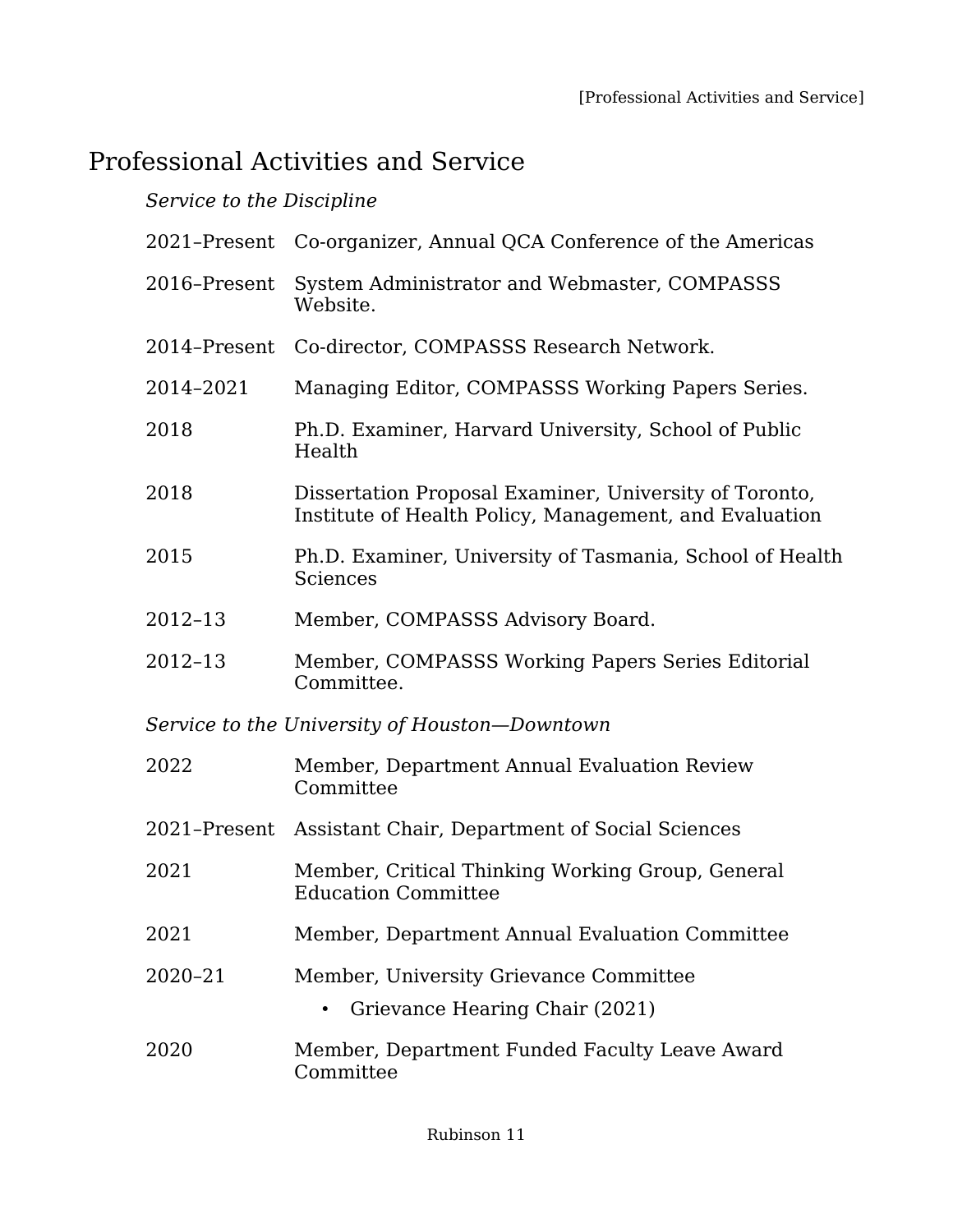- 2020 Member, Department Organized Research and Creative Activities Award Committee
- 2020 Member, Department Annual Evaluation Review **Committee**
- 2019 Member, Department Annual Evaluation Committee
- 2018-20 College representative, Web Oversight Committee
- 2017-19 Department representative, Library Committee
- 2017-18 Member, Department Faculty Leave Review Committee
- 2017 External member, Urban Education Search Committee
- 2016 Chair, Sociology Search Committee
- 2016 Member, Faculty Senate Online Integrity Task Force
- 2016 External member, Urban Education Search Committee
- 2015–16 At-large representative, Faculty Senate Executive Committee.
- 2015 Sociology representative, CHSS Restructuring Committee.
- 2014–16 University Senator and Department of Social Sciences Representative, Faculty Senate.
- 2012–16 Organizer, Department of Social Sciences Lecture Series.
- 2015 Faculty Senate Representative, SACS Reaccreditation Committee.
- 2014–15 At-large representative, Faculty Senate Executive Committee.
- 2013–14 Member, Faculty Senate Policy Alignment Task Force.
- 2012–14 University Senator and Department of Social Sciences Representative, Faculty Senate.